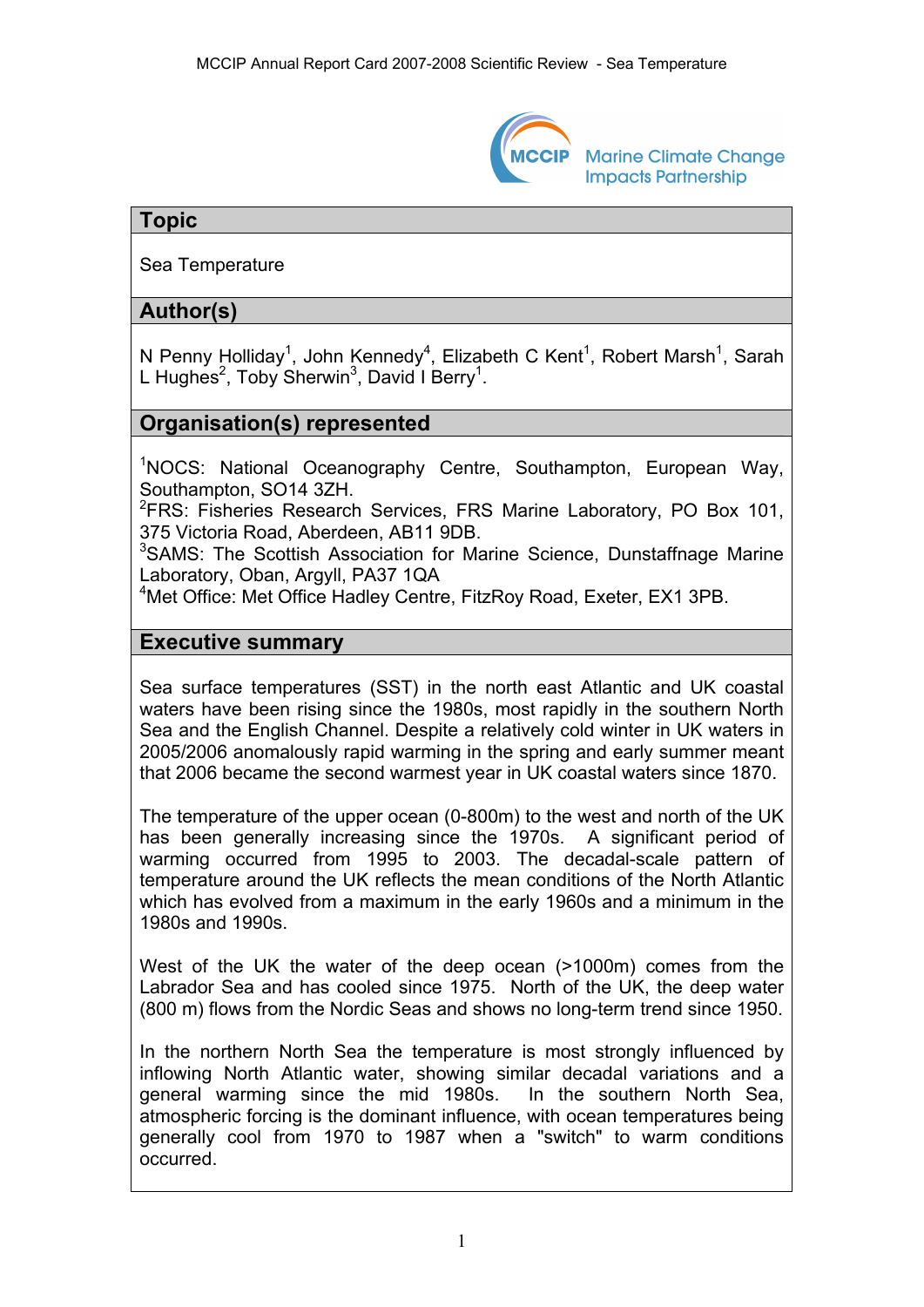The upper 1500 m of the North Atlantic has warmed since 1999 and remains anomalously warm up to the end of 2006, especially in the zone between 50- 70°N.

#### **Full review**

## **Sea Surface Temperature**

Sea surface temperatures (SST) in the northeast Atlantic and UK coastal waters have been rising in recent decades (Figure 1). The warming has been most rapid in the southern North Sea and the English Channel. Figure 2 shows the annual-average SST in the UK coastal waters between 1870 and 2006. 2006 was nominally the second warmest year in this series, but it was a year of contrasts. The winter of 2005/2006 was colder than many recent winters and UK waters cooled to their lowest temperature in ten years (Figure 3). However, anomalously rapid warming in the spring and early summer meant that by July SSTs in the area had reached record levels. A cooler August followed, but from October to the end of the year SSTs were once again at record levels. Figure 3 also shows the range of monthly-average seasurface temperatur[es](http://www.mccip.org.uk/arc/2007/glossary.htm) observed in the past ten years and in the 1961-1990 **[climatology period](http://www.mccip.org.uk/arc/2007/glossary.htm#climatology)**<sup>2</sup>. Warming is evident in all months, but it is in the latter half of the year that the warming is most marked.

In early 2006 in the wider North Atlantic a characteristic "tripole" SST pattern (anomalously cool tropics, warm mid-latitudes and cool subpolar latitudes) became strongly established and persisted up to May 2006. This SST pattern may have had an influence on winter 2006/07 in the UK, based on recent seasonal forecasting experience (Graham *et al.,* 2006).

Sea-surface temperatures in the North Atlantic have risen faster than the global-average over the past 25 years. The widespread and significant warmth of the North Atlantic over the pas[t de](http://www.mccip.org.uk/arc/2007/glossary.htm)cade may be due in part to the [Atlantic Multi-decadal Oscillation \(AMO\)](http://www.mccip.org.uk/arc/2007/glossary.htm#AMO)<sup>[7]</sup>, a natural mode of multi-d[eca](http://www.mccip.org.uk/arc/2007/glossary.htm)dal variability (Knight *et al.* 2005). Warming due to **[anthropogenic effects](http://www.mccip.org.uk/arc/2007/glossary.htm#Anthropogenic)** will be overlain on the slow oscillations of the AMO, which previously peaked in the 1940s.

### **Temperatures of Shelf Seas around the UK**

Scotland and the south west of England are most strongly affected by changing oceanic conditions, the influence of which penetrates into the northern North Sea. The east coast of England is affected by conditions in the southern North Sea. Wales and the east coast of Northern Ireland border on the Irish Sea.

In the northern North Sea the temperature is most strongly influenced by inflowing North Atlantic water, showing similar decadal variations and a general warming since the mid 1980s (Figures 4,5).

In the southern North Sea, atmospheric forcing is the dominant influence, with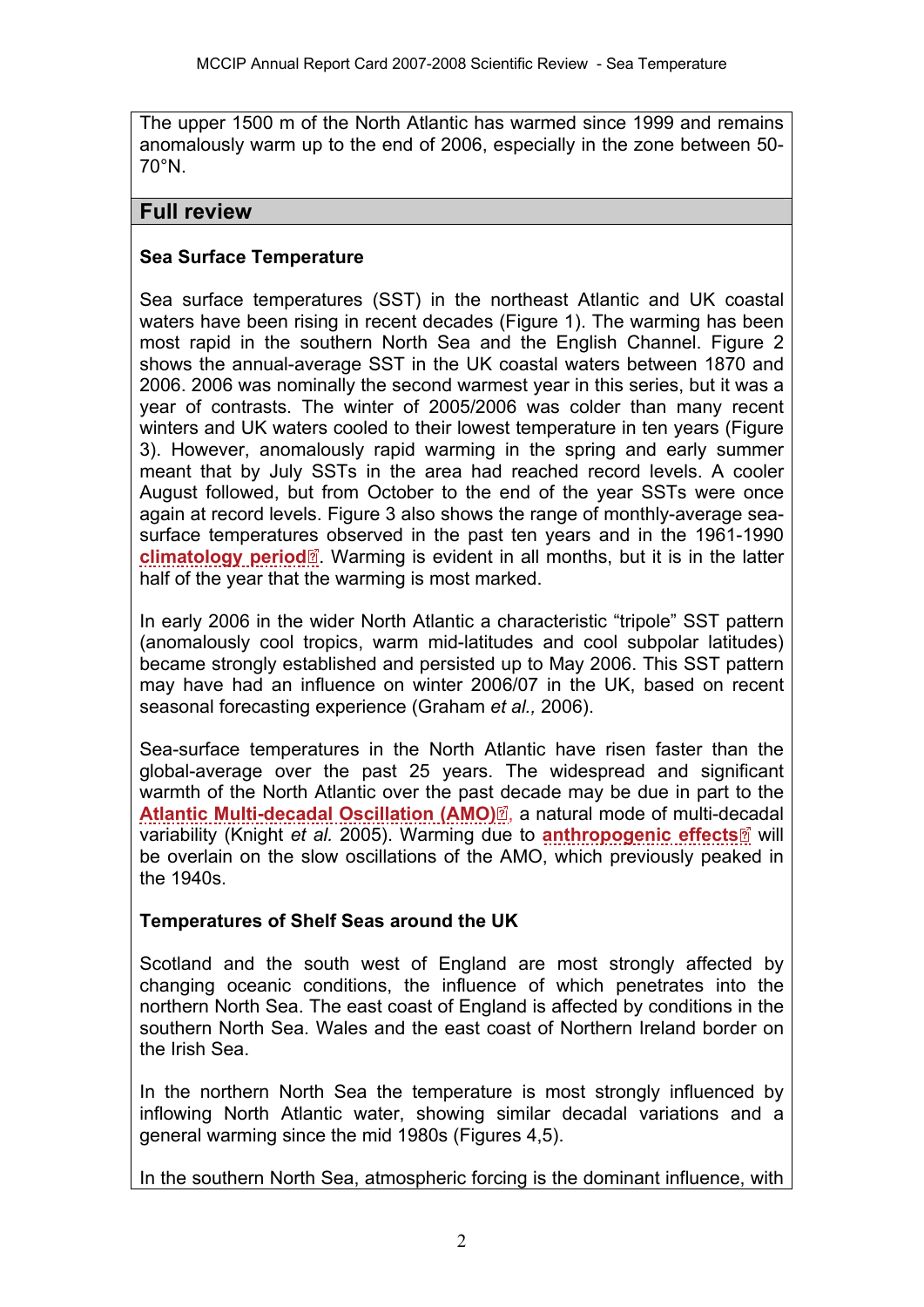ocean temperatures being generally cool from 1970 to 1987 when a "switch" to warm conditions occurred (Figures 6,7). Temperatures peaked in 2002 (highest area-averaged SST since 1968) and autumn 2006 (ICES, 2007).

#### **Oceanic Temperatures around the UK**

Observational evidence for changes in **[deep ocean](http://www.mccip.org.uk/arc/2007/glossary.htm#Deep_ocean)**<sup>*d*</sup> temperature is relatively sparse. There are few long-term measurements of shelf or deep waters in the North Atlantic, though two of the longest (Faroe to Shetland since 1900, and Rockall Trough since 1948) are maintained by UK agencies. Offshore observations in the North Atlantic and Nordic Seas are summarised annually in the International Council for the Exploration of the Seas (ICES) Report on Ocean Climate (IROC) (ICES, 2007). Coastal and shelf sea monitoring stations are maintained around Scotland by the Fisheries Research Services, Marine Laboratory Aberdeen (FRS, 2007), and the Scottish Association for Marine Science, Oban.

The upper layer of the deep ocean (0-600m) around the UK is presently becoming warmer. Time series are noisy with large-scale, long-term patterns overlain by higher variability related to locally important processes such as changing positions of fronts, passing of eddies, river run-off, the changing inflow of different water masses, and the exchange of heat with the atmosphere. Over the last 50-60 years the large-scale mean temperature of the northern North Atlantic and Nordic Seas has evolved from a maximum in the early 1960s to a minimum in the 1980s and 1990s (IROC 2007). It is presently becoming warmer, exceeding previous measurements in 2003. The mean salinity shows a similar pattern (refer to Holliday et al, 2007, MCCIP Ocean Salinity document). This basin-wide, decadal-scale variability is overlain by shorter time-scale changes and regional patterns.

The surface layer of the ocean (the top 100m) is most heavily influenced by the atmosphere and is more variable than deep temperature. Below the surface, the deep ocean around the UK is strongly influenced by changes in ocean circulation, which in turn is affected by large-scale atmospheric conditions (Holliday, 2003, Hátún *et al*, 2005). Surface conditions in a few key locations remote to the UK, where surface water sinks into the deep ocean, also affect the temperature of UK deep waters (Dickson, *et al,* 2002).

The temperature of the upper ocean (0-600 m) to the west and north of the UK has been increasing since the 1970s (Figures 8, 9). There was a brief maximum in the early 1980s, but in 2003 temperatures reached the highest levels recorded since 1900, surpassing the previous peak in 1960. 2004- 2006 have seen slight decreases in upper ocean temperature. The pattern reflects the changing balance of the inflow of subtropical (warm and salty) versus subpolar (cool and fresh) water into the area (Holliday, 2003).

Below 1000 m the deep ocean west of the UK has [beco](http://www.mccip.org.uk/arc/2007/glossary.htm)me cooler since 1975, reflecting a period of cooling in the **[Labrador Sea](http://www.mccip.org.uk/arc/2007/glossary.htm#Labrador)** where the deep water originates (Figure 10). The Labrador Sea has become warmer again since the late 1990s, and we expect the deep water west of the UK will also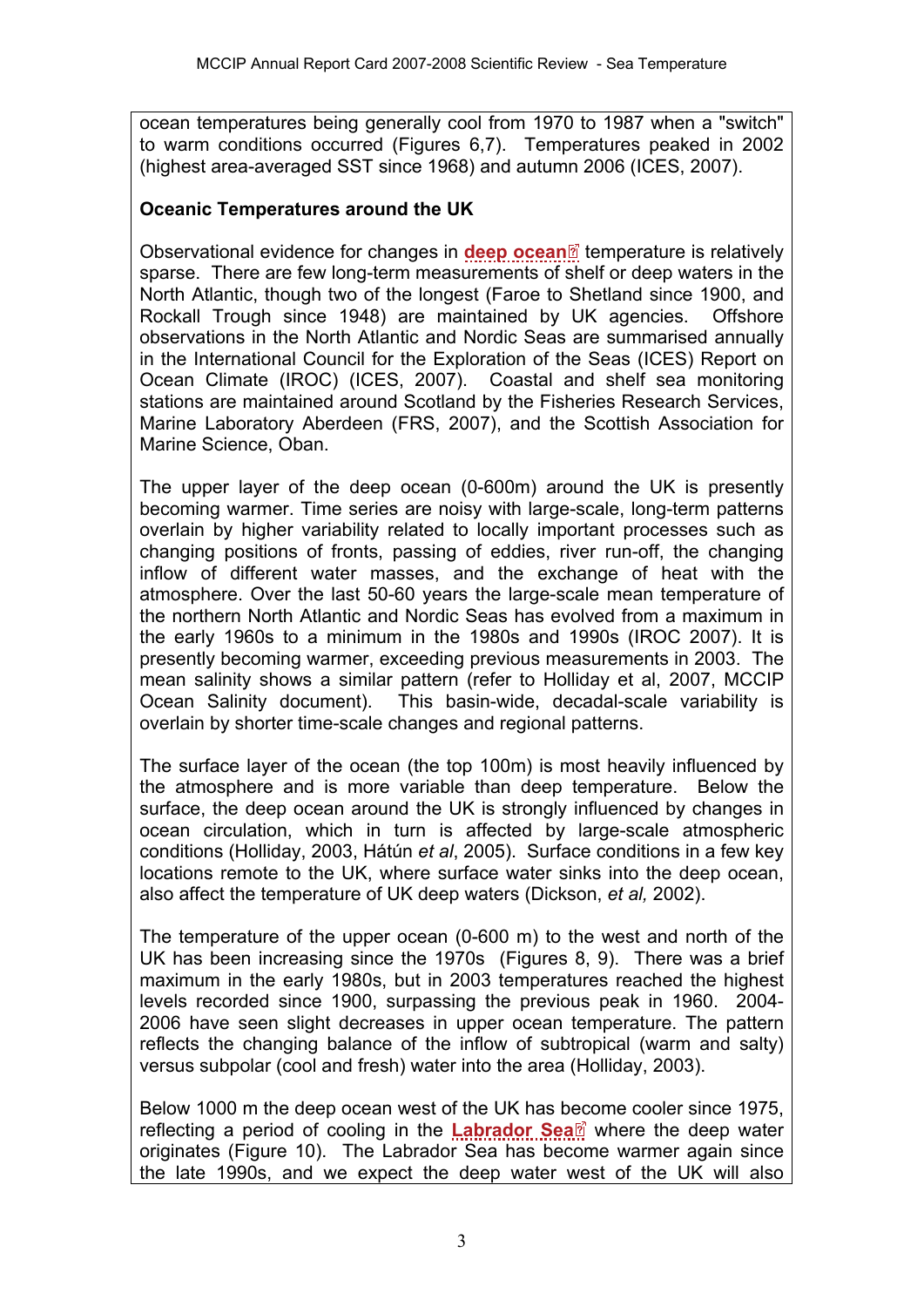increase in temperature over the next few years. There is some evidence to suggest that warming began in 2006. North of the UK, the deep water (800 m) flows from the Nordic Seas and shows no long-term trend since 1950 (Figure 11).

# **North Atlantic Ocean Temperatures**

Analysis of data from profiling **[Argo floats](http://www.mccip.org.uk/arc/2007/glossary.htm#Argo_floats)** has shown that the upper 1500m of the North Atlantic warmed throughout the period 1999 to 2005 (Ivchenko *et al* 2006). Warming was strongest in the zone 50-70°N but there is a complex variation in changes in heat content both with latitude and with depth. The North Atlantic remained anomalously warm, relative to long-term climatology, during 2006 (Johnson *et al.,* 2007).



Figure 1: 25-year trend in sea-surface temperature ( $^{\circ}$ C decade<sup>-1</sup>, 1982-2006) for the north east Atlantic. Data are from the HadISST data set (Rayner *et al.* 2003).



Figure 2: Time series of annual-average sea-surface temperature for UK Coastal Waters (7˚W-3˚E, 50˚N-60˚N) 1870-2006 from the HadISST data set (Rayner et al. 2003). The blue bars show the deviations of the annual averages from the 1961-1990 average and th[e re](http://www.mccip.org.uk/arc/2007/glossary.htm)d line shows the annual averages after smoothing with a **[21-point binomial filter](http://www.mccip.org.uk/arc/2007/glossary.htm)**<sup>[2]</sup>, thus highlighting the decadal variability in the series.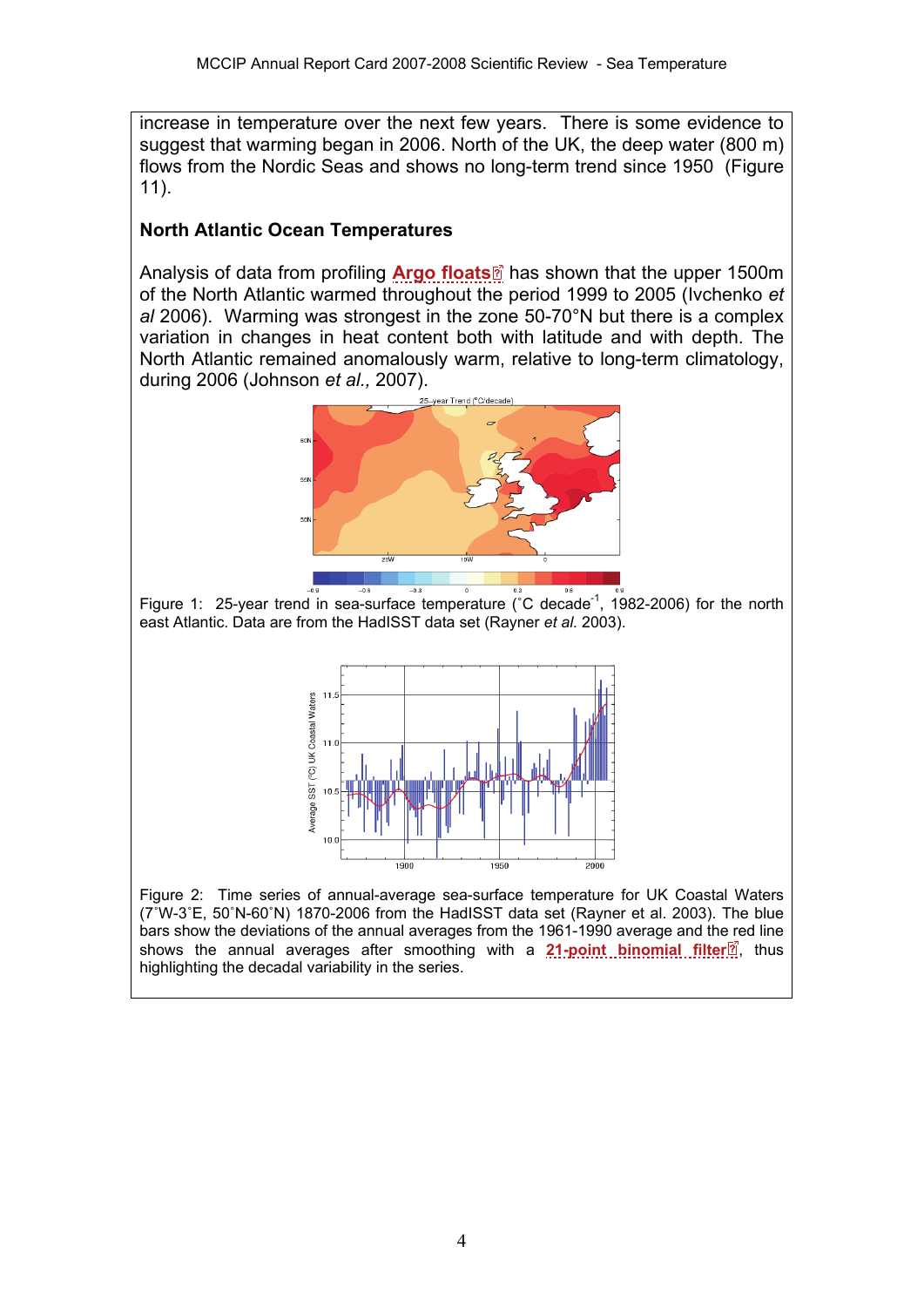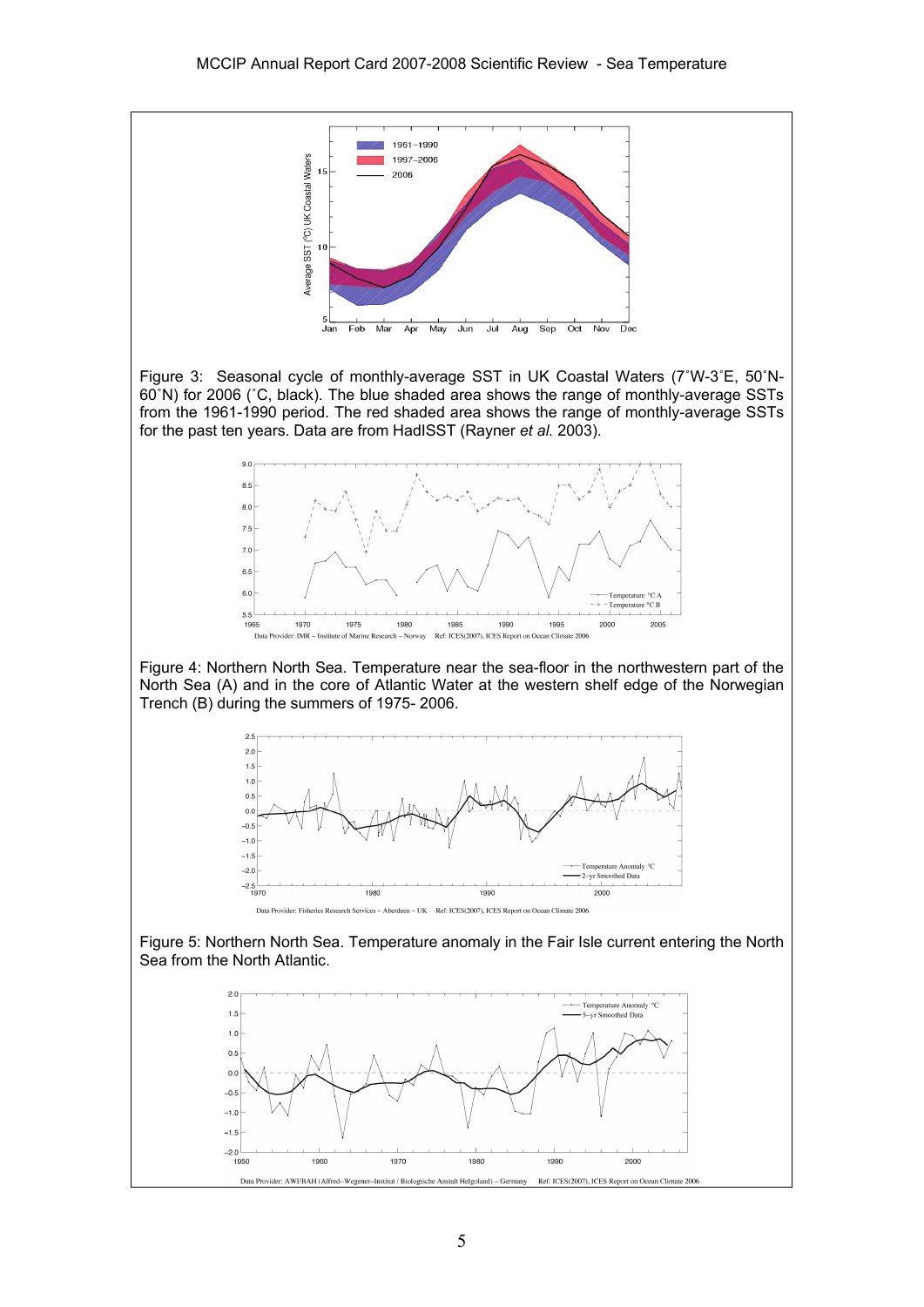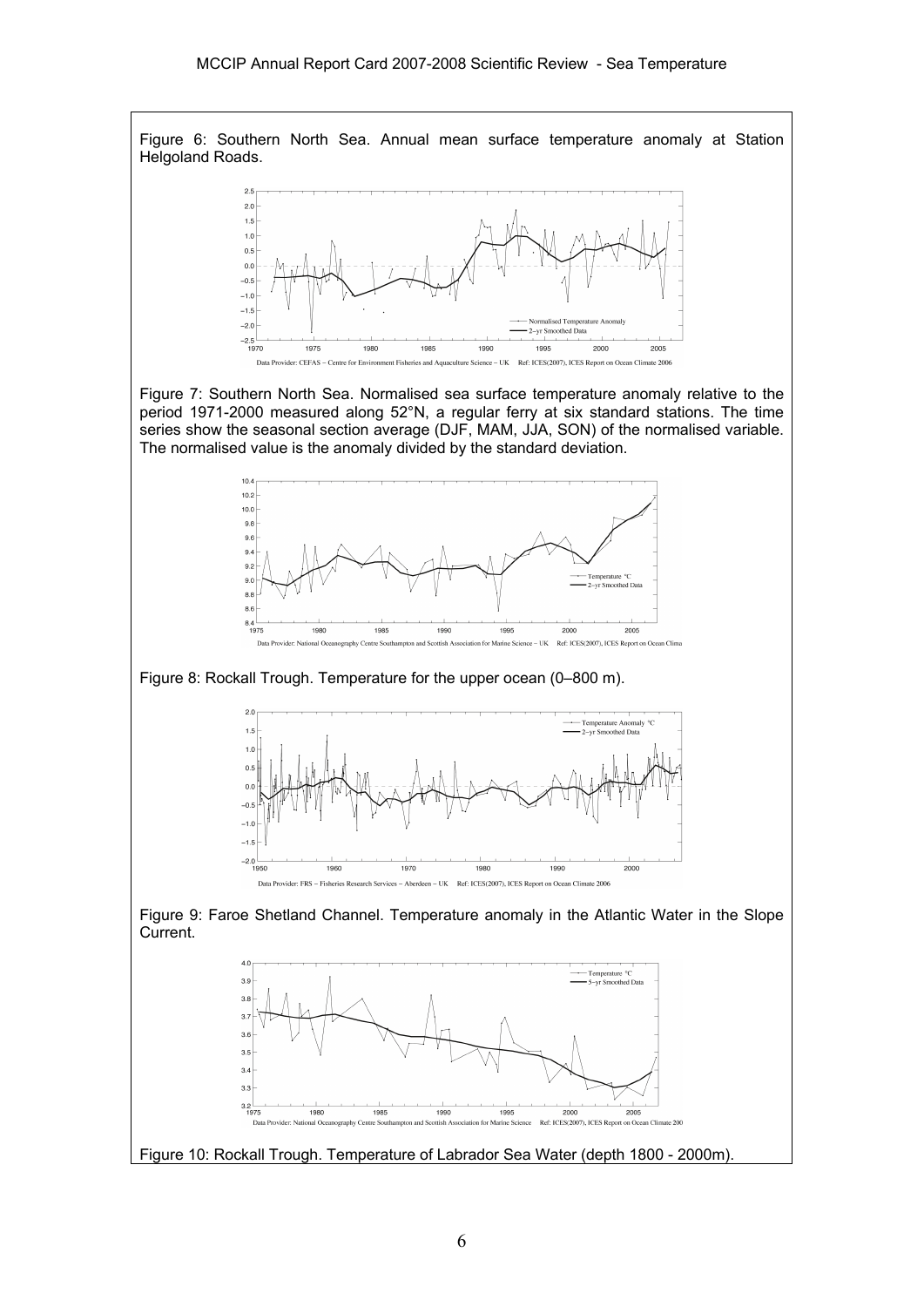

Figure 11: Faroe Shetland Channel. Temperature at 800m in the Faroe Shetland Channel.

# **Confidence Assessments**

## **'What is already happening' - High**

Confidence in the global increase in SST is high (e.g. IPCC 2007), and UK waters are relatively well sampled.

Time series of measurements of water temperature with depth in UK waters have moderate confidence due to relatively sparse observations and a fairly poor sampling of the seasonal cycle. However the observations themselves are typically of good quality and show a consistent overall picture which is well understood, giving a medium confidence overall.

Temperature profile information in the North Atlantic is now much better sampled than in [t](http://www.mccip.org.uk/arc/2007/glossary.htm)he past due to the deployment of many **[Argo profiling floats](http://www.mccip.org.uk/arc/2007/glossary.htm#Argo_floats) E**. However questions of biases in recent batches of floats (Willis *et al.* 2007) and in h[om](http://www.mccip.org.uk/arc/2007/glossary.htm)ogeneity between Argo and **[eXpendable BathyThermographs \(XBT's\)](http://www.mccip.org.uk/arc/2007/glossary.htm#XBTs)** data (Gouretski & Koltermann, 2007) mean the overall confidence probably remains moderate, pending further research.

### **Knowledge Gaps**

More stations and improved sampling of the seasonal cycle would be desirable for subsurface ocean temperatures. The available sampling is not sufficient for a full understanding of variability and hence reduces confidence in the representativeness of measurements made.

The deep ocean (below ca. 2 km depth) is poorly sampled.

For the surface to mid-depth ocean questions of the homogeneity of data from Argo floats and between Argo and other sampling technologies (e.g. XBT's) remain.

SST is reasonably well measured, but requires continuity of satellite missions and availability of adequate *in situ* data for validation and bias adjustment. Recent rapid changes in the *in situ* observing system means that the homogeneity of the current observing system, and its consistency with earlier observations, needs urgent assessment.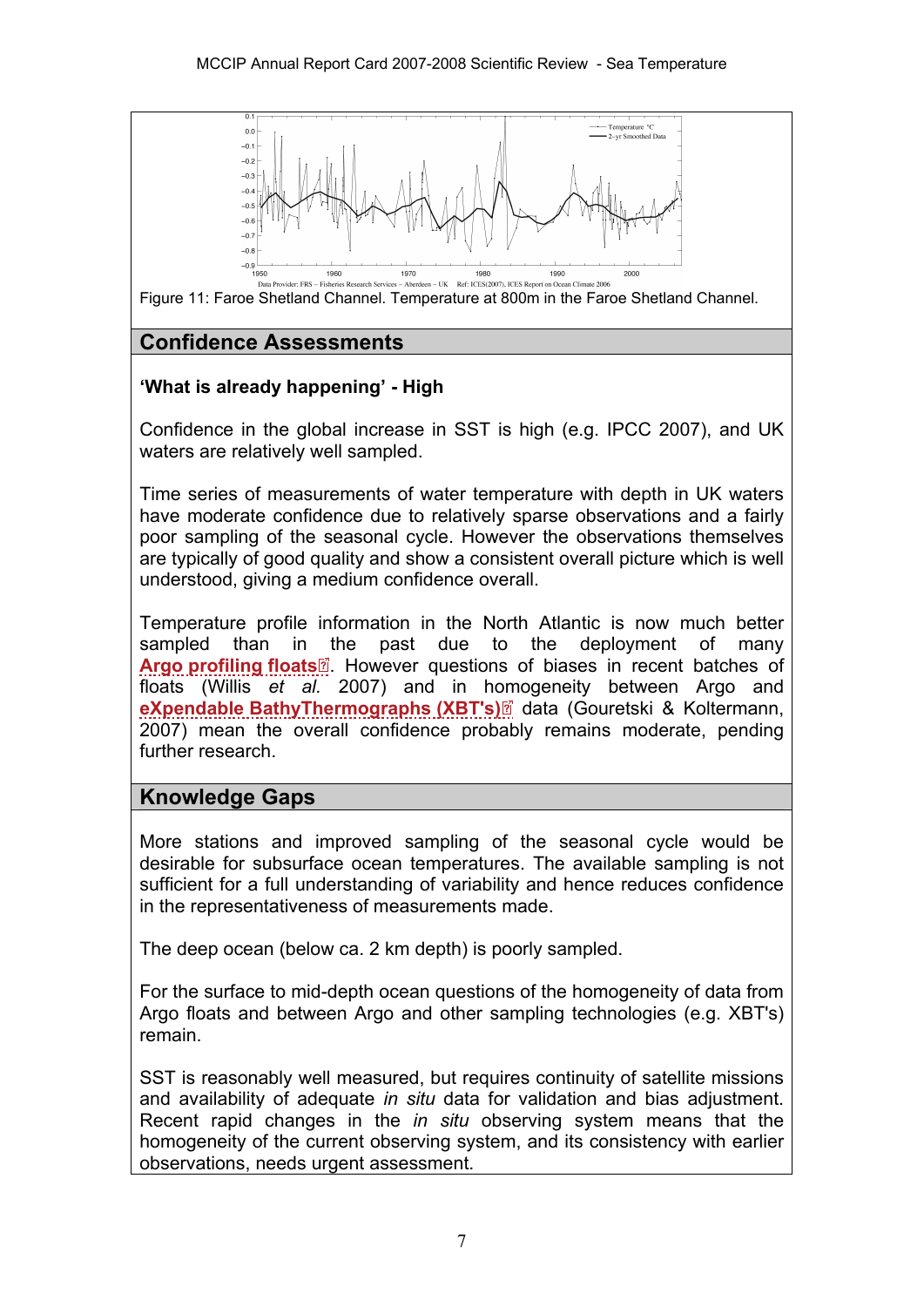# **Commercial Impacts**

Not stated

#### **References**

- Dickson, R., I. Yashayaev, J. Meincke, W. R. Turrell, S. Dye, and J. Holfort, (2002), Rapid freshening of the deep North Atlantic Ocean over the past four decades, Nature, 416, 832-837.
- Fisheries Research Services. (2007). The Scottish Ocean Climate Status Report 2004 and 2005. Hughes, S.L. (ed.) Aberdeen: Fisheries Research Services.
- Gouretski V., and K. P. Koltermann (2007), How much is the ocean really warming?, *Geophys. Res. Lett.*, *34*, L01610, doi:10.1029/2006GL027834.
- Graham, R. J., and 15 others (2006). The 2005/06 winter in Europe and the United Kingdom: Part 1 – How the Met Office forecast was produced and communicated. Weather, 61, 327-336.
- Hátún, H., A. B. Sando, H. Drange, B. Hansen and H. Valdimarsson, (2005), Influence of the Atlantic subpolar gyre on the thermohaline circulation, Science, 309, 1841-1844.
- Holliday, N. P. (2003), Air-sea interaction and circulation changes in the northeast Atlantic, Journal of Geophysical Research, 108, 3259, doi:3210.1029/2002JC001344.

ICES, 2007, ICES Report on Ocean Climate 2006, Ed: Hughes S.L. and N. P. Holliday. ICES Cooperative Research Report (in press).

Intergovernmental Panel on Climate Change (2007) Climate Change 2007 - The Physical Science Basis Contribution of Working Group I to the Fourth Assessment Report of the IPCC (available from http://ipcc-wg1.ucar.edu/)

Ivchenko, V. O., N. C. Wells and D. L. Aleynik (2006). Anomaly of heat content in the northern Atlantic in the last 7 years: Is the ocean warming or cooling? Geophys. Res. Lett., 33, L22606, doi:10.1029/2006GL027691.

Johnson, G. C., J. M. Lyman and J. K. Willis (2007). State of the Climate in 2006: Ocean Heat Content. For Bulletin of the American Meteorological **Society** 

[\(http://www.pmel.noaa.gov/people/gjohnson/BAMS\\_2006\\_OHCA.pdf\)](http://www.pmel.noaa.gov/people/gjohnson/BAMS_2006_OHCA.pdf)

- Knight J. R., R. J. Allan, C. K. Folland, M. Vellinga and M. E. Mann, (2005), A signature of persistent natural thermohaline circulation cycles in observed climate. Geophys. Res. Lett. 32: L20708, doi:10.1029/2005GL024233.
- Lyman, J. M., J. K. Willis, and G. C. Johnson (2006). Recent cooling of the upper ocean. Geophys. Res. Lett., 33, L18604, doi:10.1029/2006GL027033.
- Rayner, N.A., D. E. Parker, E. B. Horton, C. K. Folland, L. V. Alexander, D. P. Rowell, E. C. Kent and A. Kaplan, (2003), Global analyses of sea surface temperature, sea ice, and night marine air temperature since the late Nineteenth Century. Journal of Geophysical Research, 108, (D14), 4407. (doi:10.1029/2002JD002670).
- Willis, J. K., J. M. Lyman, G. C. Johnson and J. Gilson, (2007), Correction to "Recent Cooling of the Upper Ocean". Submitted to Geophysical Research Letters (see